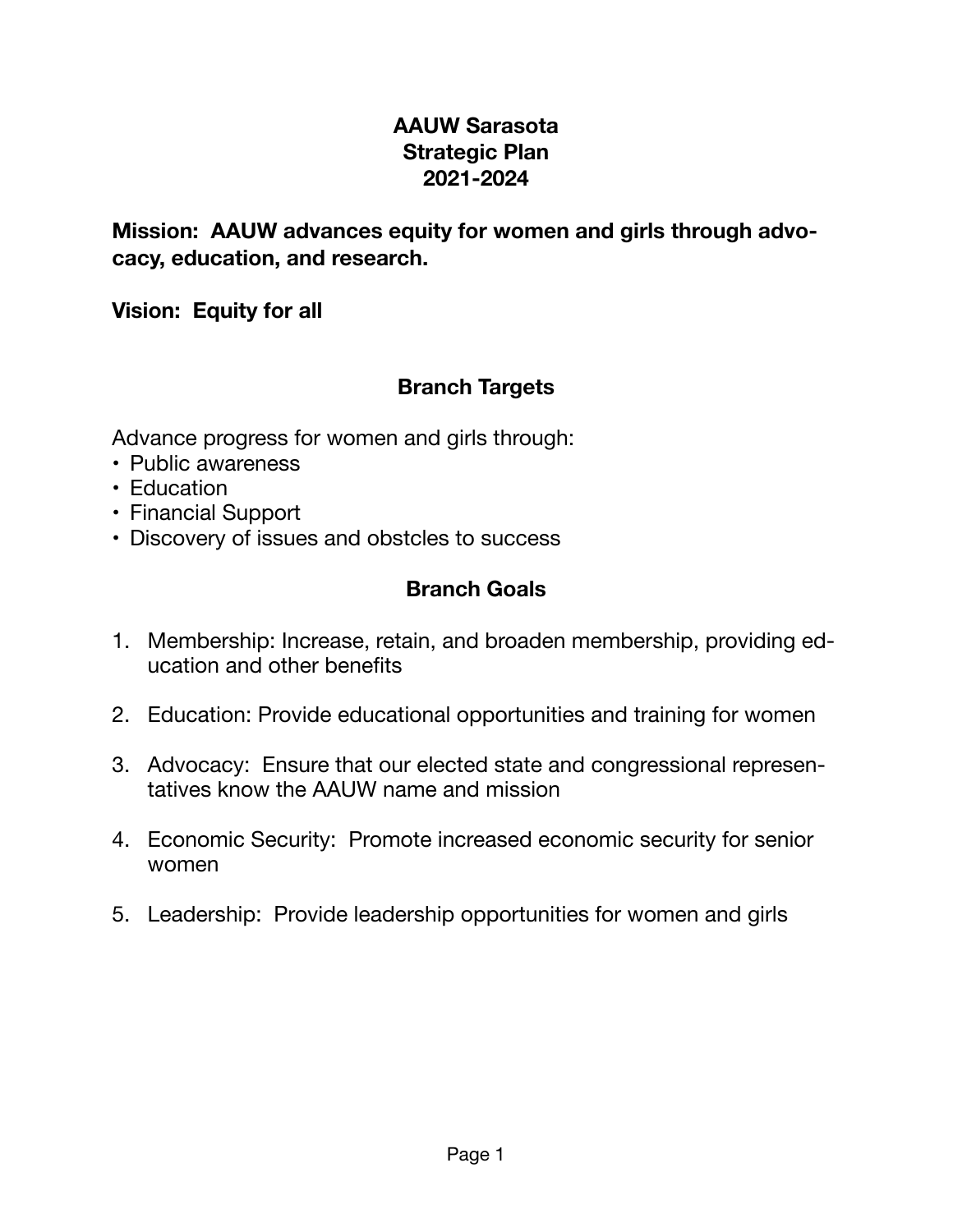## **Goal 1 Membership**

## **Increase, retain, and broaden membership, providing education and other benefits**

#### **Increase membership**

- A. Make available an information packet for all guests and outside organizations
- B. Establish a realtionship with area colleges/universities
- C. Include within NCCWSL a formalized connection with our branch for one year following the conference
- D. Submit meeting/speaker information to the Herald-Tribune each month
- E. Continue to post relevant information on the branch website and Facebook

# **Goal 2 Education**

#### **Provide educational opportunities and training for women**

- A. Fund two scholarships per year for adult women returning to school
- B. Develop outreach to encourage non-college bound girls to seek training in high paying occupational/trade areas (Plumbing, HVAC repair, Electrical, etc.)
- C. Develop a plan to fund and award one trade school scholarship per year
- D. Continue to nominate local girls to Tech Trek
- E. Continue to Write-Read-Write program every year
- F. Continue to support Academic Olympics

# **Goal 3 Advocacy**

## **Ensure that our elected state and congressional representatives know the AAUW name and mission**

- A. Visit each elected official at least once a year to share our branch, state, and national goals and priorities
- B. Participate in state Lobby Days